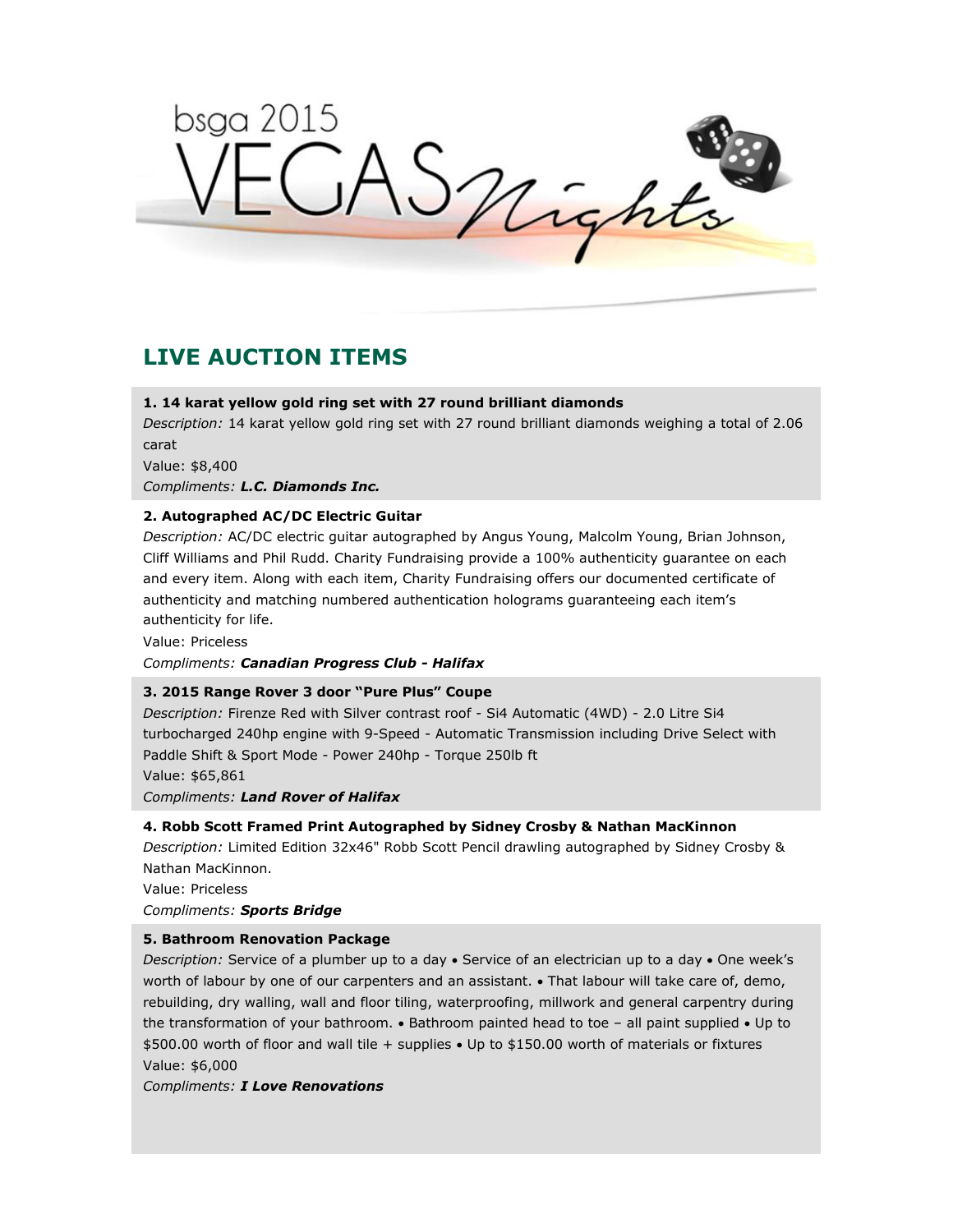## **6. VIP Nova Scotia Wine Tour for 15 of your friends!**

*Description:* Explore some of Nova Scotia's premier vineyards with roundtrip transportation in a private mini coach (provided by Ambassatours) from Halifax to the Gaspereau Valley. The trip will first take you to Luckett Vineyards where you'll be guided on a VIP tour of the winery & vineyard. You'll then be taken to the Library Pub where lunch will be provided. After you're hunger has been satisfied you'll be taken to the Grand Pre Winery for another VIP guided tour. It's now time to head back to the city where you'll all be treated to a scrumptious meal at Bistro le Coq on Argyle Street. Cheers!

Value: Priceless

## *Compliments: RCR & Ambassatours*

## **7. Daikin Heat Pump System**

*Description:* Compliments of Eco Flow Heat Pump Specialists by ATL-REFAC Limited. Offices in Dartmouth, 9 Mile River & Glace Bay, N.S. www.atlrefac.com Heat pumps are one of the best home heating options for Nova Scotian's due to our climate. They help you save money on your home heating bills and they're highly efficient to run. Heat pumps are an environmentally friendly way to provide heating, cooling and dehumidification in your home. Big Spring Gala & Auction package: - Daikin, single zone, Energy Star, ductless, heat pump system. This comes with 12 year parts warranty. - Equipment sizing: 18,000 BTU's which provides service coverage up to approximately 1,000-1,200 square feet. - Basic turnkey package which includes\*: -- Delivery, install and set-up. Basic electrical included.\* Equipment includes inside wall mounted unit, outside unit, remote control. -- Stand or wall bracket, piping, drainage, control work, standard trim and accessories. -- Start up to manufacturer's specifications. -- Clean up of site upon completion. -- Basic demonstration of system operation and remote control usage. -- On site consultation is required to confirm requirements with winning bidder.\* Contact Conrad Coughlan at 902-817-9841 or ccoughlan.atlrefac@gmail.com Install must be within HRM region only. Enjoy the comfort year round and reduce heating costs with and energy efficient heat pump system. Retail value: \$6,000 + HST = \$6,900 \* 25" pipe run, does not include electrical upgrades that may be required. Installation by 06/01/15. Some conditions may apply.

Value: \$6,900

*Compliments: ATL-REFAC Limited/Eco Flow Heat Pump Specialists*

## **8. "The Ocean Legend" - Swim Spa**

*Description:* Enjoy the benefits of a swimming pool and a hot tub together in one awesome unit. The Arctic Ocean is our newest and largest member of the Arctic Spa hot tub family. This spa incorporates many of the benefits of a swimming pool into a family hot tub. Our Family Fun and Fitness spa combines the therapeutic side of hot tubbing with the entertainment and fitness aspects of the pool to provide years of therapy, health, fitness, exercise, social and family fun into one unit – the Swim Spa. Enjoy an amazing massage while the kids play, or burn some calories with an invigorating swim. Enjoy low impact activity and great cardiovascular workouts anytime. Whether it's fitness, fun, or family this tub is guaranteed to please. Note: Product does not include installation. Crane may be required.

Value: \$39,560

*Compliments: Arctic Spas*

#### **9. In Home Concert with Adam Baldwin**

*Description:* Experience an intimate in home concerts for you and your friends with Adam Baldwin, who's debut EP was named Male Artist Recording of the Year at Nova Scotia Week in November 2014. That wasn't the only award Adam racked up that night as he also took home Musician of the Year as well.

Value: Priceless *Compliments: Sonic Entertainment*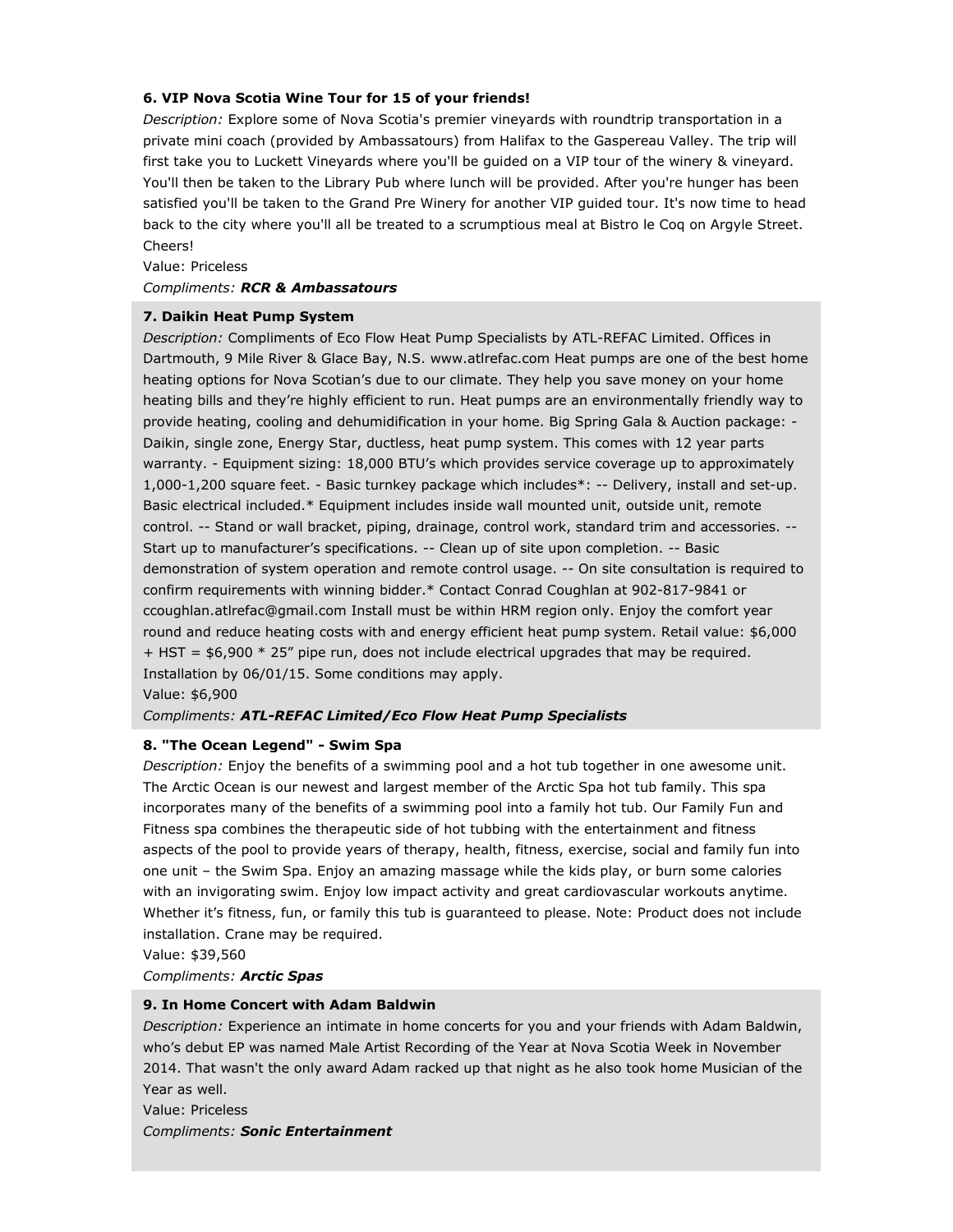# **10. In Home Dinner Prepared by Moxies for 8**

*Description:* Kick back and relax while the Moxie's chef prepares dinner for you and 8 of your friends. Your very own personal Sommelier will teach you about the wine, which has been professionally paired to the food and provided by Heather Marshall from Philippe Dandurand Wines. Value: \$1,500

*Compliments: Moxies Bar & Grill*

# **11. 18 karat white gold pendant set with one South Sea 11-11.5mm Pearl**

*Description:* 18 karat white gold pendant set with one South Sea 11-11.5mm Pearl and a total diamond weight of 0.82 carat on a 18 karat white gold chain Value: \$6,140

*Compliments: L.C. Diamonds Inc.*

## **12. Progress Centre for Early Intervention - Playroom Naming Rights**

*Description:* The Progress Center for Early Intervention will auction off the naming rights for the kids' playroom. The winning bidder will have their name engraved on a plaque displayed on the door for one year. The value of supporting this? PRICELESS!!!

Value: Priceless

*Compliments: Canadian Progress Club - Halifax*

## **13. 2015 Yamaha AR192 SuperCharged Sport Boat**

*Description:* The all-new AR192 delivers an unexpected dose of adrenaline and value in a 19-foot family friendly package. Describing a 19-foot boat as powerful wasn't possible - until now. Yamaha's reliable, supercharged 1.8 liter Super High Output Marine engine packs plenty of horsepower. The extra roomy layout delivers the look and feel of a much larger boat. An oversized, in-floor locker easily accommodates wakeboards and towables. A distinctive helm and a wealth of features give the AR192 unmistakable style. Stainless steel rubrails, pop-up cleats, ultra-premium snap out carpet and a garage-friendly trailer round out a long list of standard features you won't find anywhere but on a Yamaha."

Value: \$49,316

*Compliments: Seamasters Services Limited*

## **14. Osheaga 2015 Gold Weekend for Two (2)**

*Description:* How would you and your BFF like to attend Osheaga 2015 with 135,000+ other music lovers. Located in Festival Musique et Arts, in Parc-Jean Drapeau on Ile Ste-Hélène; an island of tranquility set in the middle of the bustle of one of North America's most exciting cities. Ile Ste-Hélène is located just off the island of Montréal. On top of having a premium view of the main stages when you purchase Gold Passes, you will also have access to: 1) Private washrooms 2) Exclusive food & beverage stands. There are close to 100 different acts in the lineup including The Black Keys, Weezer, Florence and the Machine, and Kendrick Lamar just to barely scratch the surface. This package includes two (2) Gold Passes for the three day weekend (July 31st. August 1st and 2nd), \$500 travel voucher to help with hotels and two (2) Porter passes to cover your flights from Halifax to Montreal and back.

Value: Priceless

#### *Compliments: Molson Coors Canada and Porter Airlines*

## **15. Become a Sonoma Valley Winemaker**

*Description:* 4-night stay in a standard Fairmont room (1 king or 1 queen bed) at The Fairmont Sonoma Mission Inn & Spa Daily breakfast for 2 Intimate blending seminar for 2 at Imagery Estate Winery, Sonoma Private VIP tour and tasting for 2 at Chateau St. Jean, Sonoma Tour and tasting for 2 at Benziger Family Winery, Sonoma 6 consecutive hours of chauffeured luxury sedan service Round-trip coach class airfare for 2 from Canada to San Francisco or Oakland, CA Winspire booking & concierge service

Value: Priceless

*Compliments: Canadian Progress Club - Halifax*